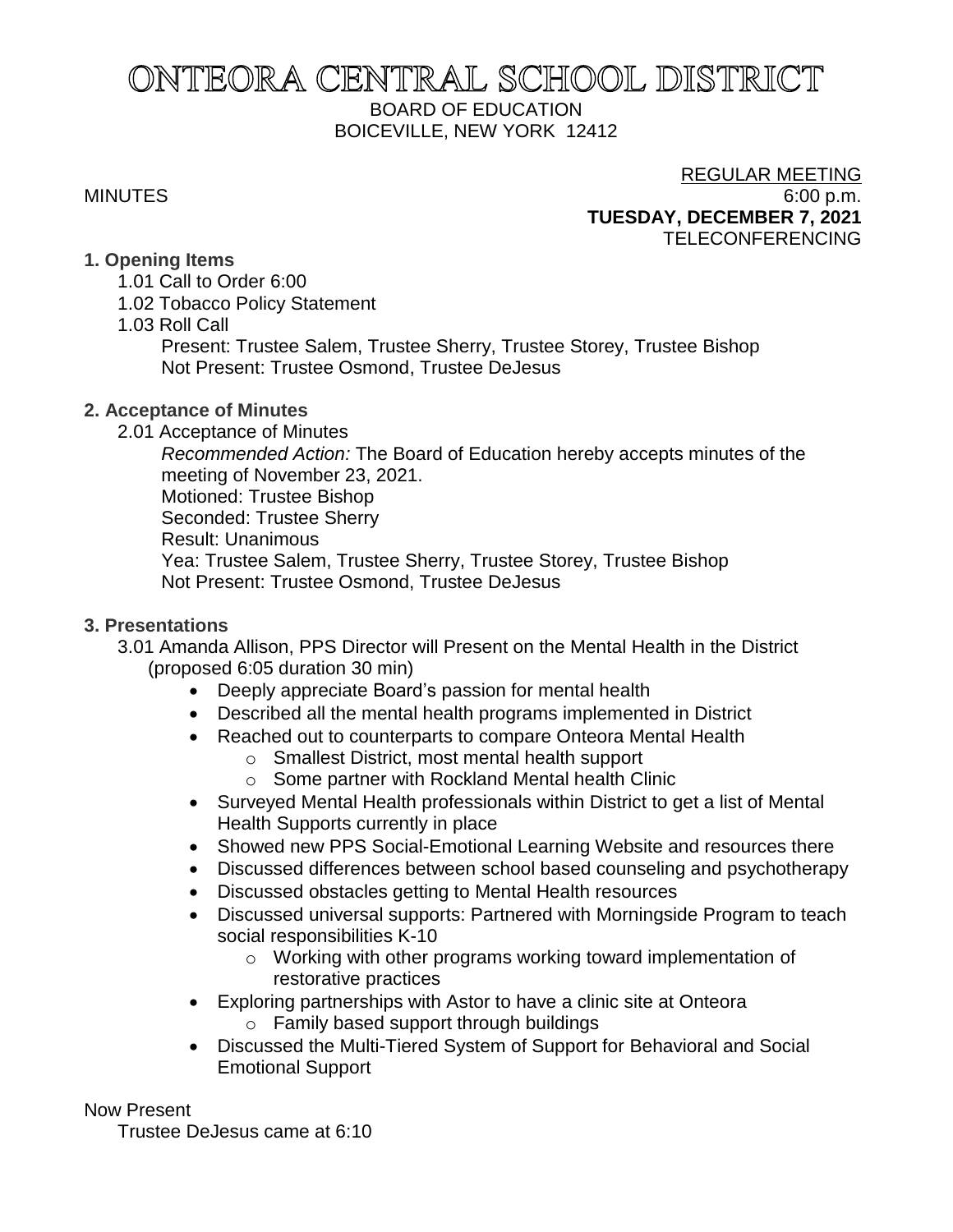Discussion:

- A lot of Onteora families are affected by multi-generational trauma
- Working on partnerships with Astor and Rockland to do clinics for children who need mental health support but can't get it
	- o Bring the services here- will be available in the evenings locally to help with these intense situations
		- Have space in our buildings
	- o Legislative Action committee should go for more mental health in area
- An additional social worker doesn't solve bigger issue of family mental health support
	- o Limited to what we can do after school
- Ulster County High Risk Mental Health teams to pair with school districts to work with most severe cases and on nights and weekends
	- o County create outpatient clinic
	- o Re-establish Mental Health Department as standing Department in Ulster **County**
	- o County Executive Ryan allocating \$15.5 million toward establishing a separate department for Ulster for Mental Health & Addiction
		- Brick & mortar, not just virtual services
- Ulster County COVID website has mental health information, COVID 19 Mental Health Line and a lot of resources
- Cost is an obstacle to mental health supports for families
	- o Insurance company don't always cover it and co-pays can be difficult
- Mental health workers very supportive for staff, students and families o Discretionary services go up as things are happening in the world
- Counselors and administration in MS and HS are always around in cafeteria, etc.
- For families facing financial difficulties but need mental health for child money left over from ARRA to absorb cost for families to get help
	- o Paying for full time additional psychologist to support families
	- o Paying for floating nurse to support families
	- o Difficult to pay for out-of-district help so looking to partner with Astor or Rockland to help with community
		- For the District to pay for out-of-district expenses would be a gift of taxpayer funds
		- **EXEDENT Agencies like The Table and Family of Woodstock will help families** with co-pays
- Long term effects of pandemic is still to be seen looking at data
	- o Anticipating the will continue to see mental health problems as people process the time during COVID
- 3.02 Assistant Superintendent for Curriculum & Instruction Stephanie Laffin will present a Curriculum & Instruction Update (Proposed 6:35 duration 30 min)
	- We must tend to where we are now while looking to both the near and distant future
	- Course catalog for electives is on the HS website
	- Core academic course descriptions can be found on the HS website specific to the teachers that teach the course. Course descriptions are listed on teacher "boards"
		- o We have a curriculum that is designed to be responsive to student needs while meeting NYS standards
	- K-6 Running Records Reading assessment compare 2019 2021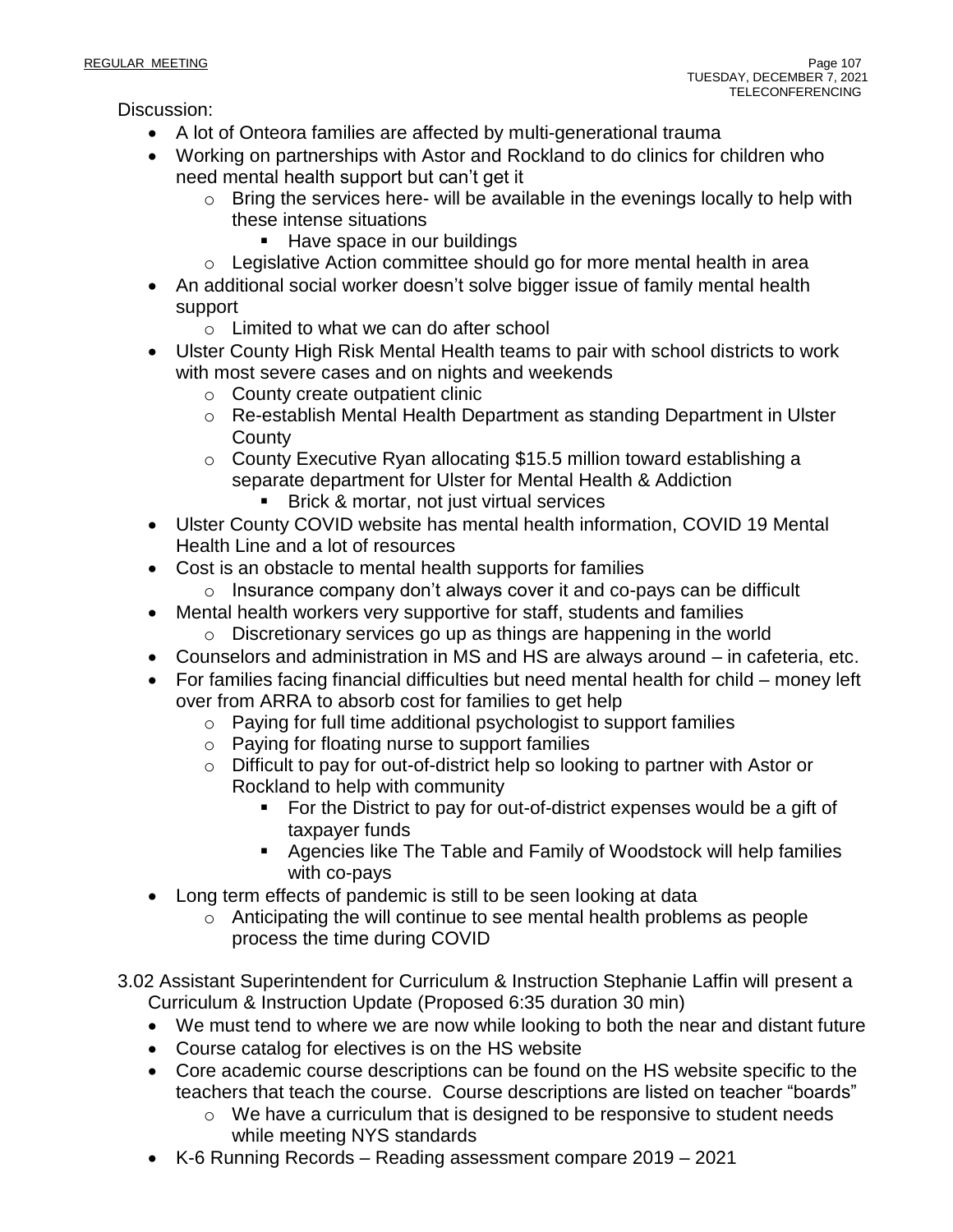- o Overall a downward trend in students reading above or at grade level
- $\circ$  Noticed: this year 3<sup>rd</sup> graders improved reading scores as cohort
	- Have conversation as to why successful
- 7-12 Fall Reports cards percentage passing first marking period 3 year look back
	- $\circ$  English fall 2021 grades close or higher than 2019
		- 2020 lower
	- $\circ$  Math 2020 struggled
	- o Are being flexible, ease students back to in-person learning
- Doing everything we can to address learning needs
- Completing a K-6 Literacy Review & review of Literacy Statement
- Working on 3 year plan, build Phonics program in K-2 reading and K-6 reading and writing program
- Find gaps in professional development
- Will provide update in Literacy Review

# $6:45$

Discussion:

- Challenges of addressing special education students as compared with others
	- o Data was inclusive of all students
	- $\circ$  In a situation where have to think of every student as a unique learner, where they are and what can support them for growth – what supports do we have in place for each student to achieve success
- Civics has a downward trend in school from 2019 to 2021
	- $\circ$  Prioritizing civic engagement with focus on K-12 students become civically engaged
	- o Karen Hadley focusing on grades 1-3 civic engagement focus increase opportunities for civic engagement
	- o PH inquiry based conversation about sign outside of elementary school **EXED** Discuss symbols, redesign eagle sign in Phoenicia
	- $\circ$  Recycling challenge in PH and WD collecting recyclables, weighing them, Hannaford partnered with them – hopes of recycling as much as possible and learn about the positive effects of recycling

# Now Present

Trustee Osmond arrived at 7:05

# **4. Superintendent News**

4.01 The Superintendent will report on District News

7:15

- Yesterday Boicevile campus lost power phones were down
	- o Thanks to transportation, Building & Grounds staff, teachers, administration, staff and students
		- **Everyone home safely**
	- o Target federal money for generators in all buildings
		- Losing power is a consistent problem
- Last Thursday 3 High School students co-facilitated a Community Visioning Workshop – part of civic engagement project with Olive – Future of Boiceville though repurposing vacant parcels
	- o Students working with Olive, political leaders and other organizations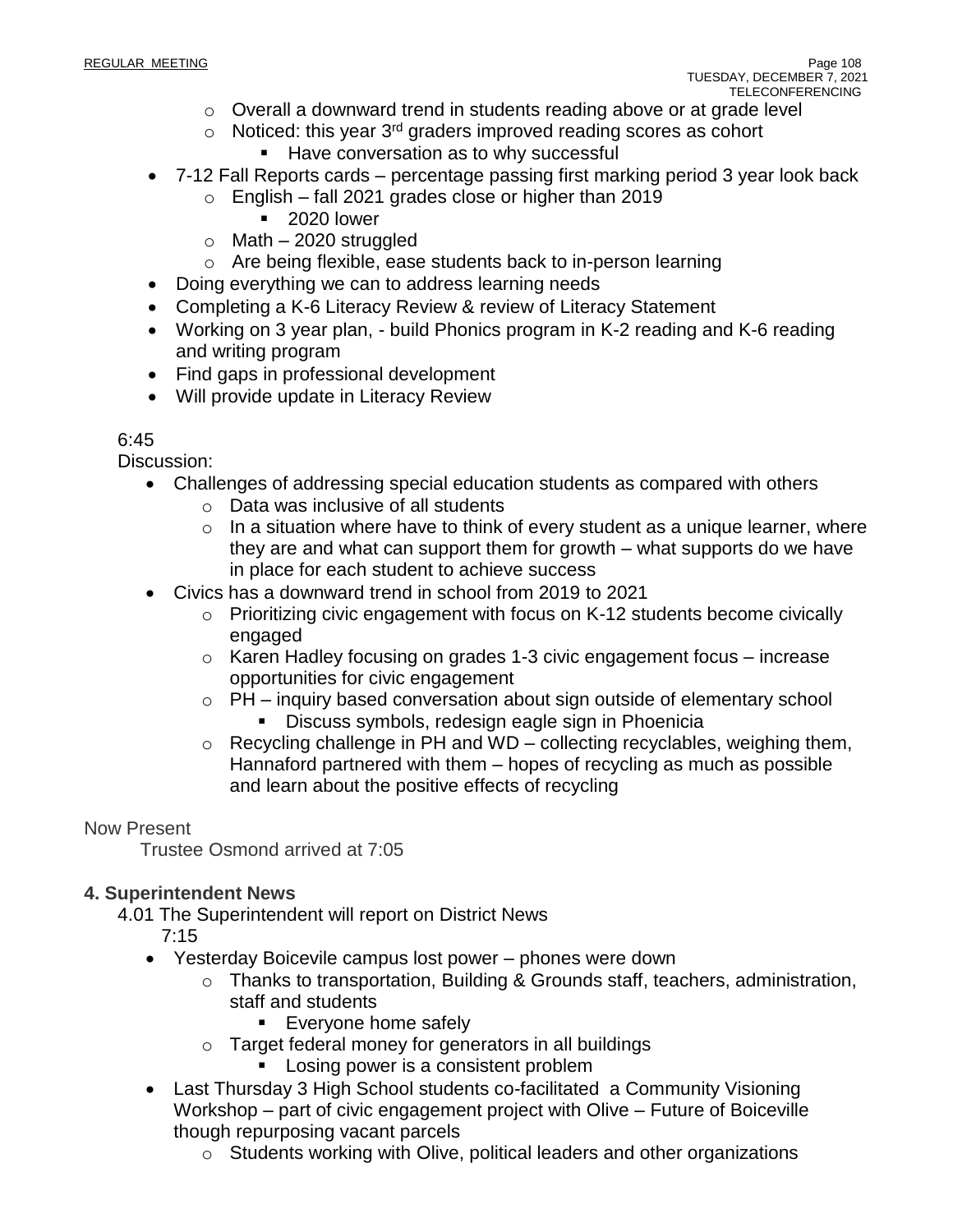- Bennett supposed to start afterschool program yesterday, started today
	- o Slightly reduced because of COVID protocols
	- $\circ$  Very creative went outdoor for activity instead of online
- All 3 elementary schools continuing with Morningside
	- o In buildings, working with teachers
- Planned holiday boutique and outdoor winter festivals
- MS limited engagement of Mid-Summer Night's Dream attendance limited
	- o Looking to record or find a way to make accessible
- COVID update last week began screen testing students whose parents original completed opt-in registration forms
	- o Another letter yesterday to allow more to sign up
	- o Testing Wednesdays at Woodstock and Phoenicia
	- o Testing Thursday at Bennett and HS/MS
- Working with Ulster County Executive Office and Department of Health
	- o Identifying options for retuning quarantine students to schools more quickly
	- o Re-creating a separate Mental Health Department
		- Bring in-patient needs to be back in county
		- Discussed High risk Mental Health Teams
- December  $14<sup>th</sup>$  COVID forum Marc Rider from the County Executive office will join Forum
	- o Will put together questions heard most frequently

#### **5. Board District News**

5.01 The Board will report District News (proposed 7:15)

7:25

Superintendent Search Forum will be on December 15<sup>th</sup>

Trustee Osmond reported that the recycling program K-3 is from Woodstock Library

• Bring plastic "un-recyclable" items

#### **6. Student Representative Report**

6.01 The student Representative on the Board, Noelle Crandell, will give a report

- Such a crucial focus on COVID putting a hold on some plans outside initiative and mental health
- Help in Superintendent Search
- Winter sports and Cheerleading Team back
- Teachers actively trying to be helpful

#### **7. Acknowledge Public Be Heard Comments**

7.01 The Board will acknowledge the public be heard comments from the last meeting Neal Brownell, Linda Gardell Michela, Sarah Lynch

#### **8. Public and Student Comment**

8.01 Public and Students may comment on any agenda or non-agenda item (proposed 7:25)

7:30

Lindsay Shands: Voting tonight on Athletic & Health Director making \$20,000 more than last person, but doing one less job. Not certified in PE yet. Onteora part of paying men more for same job.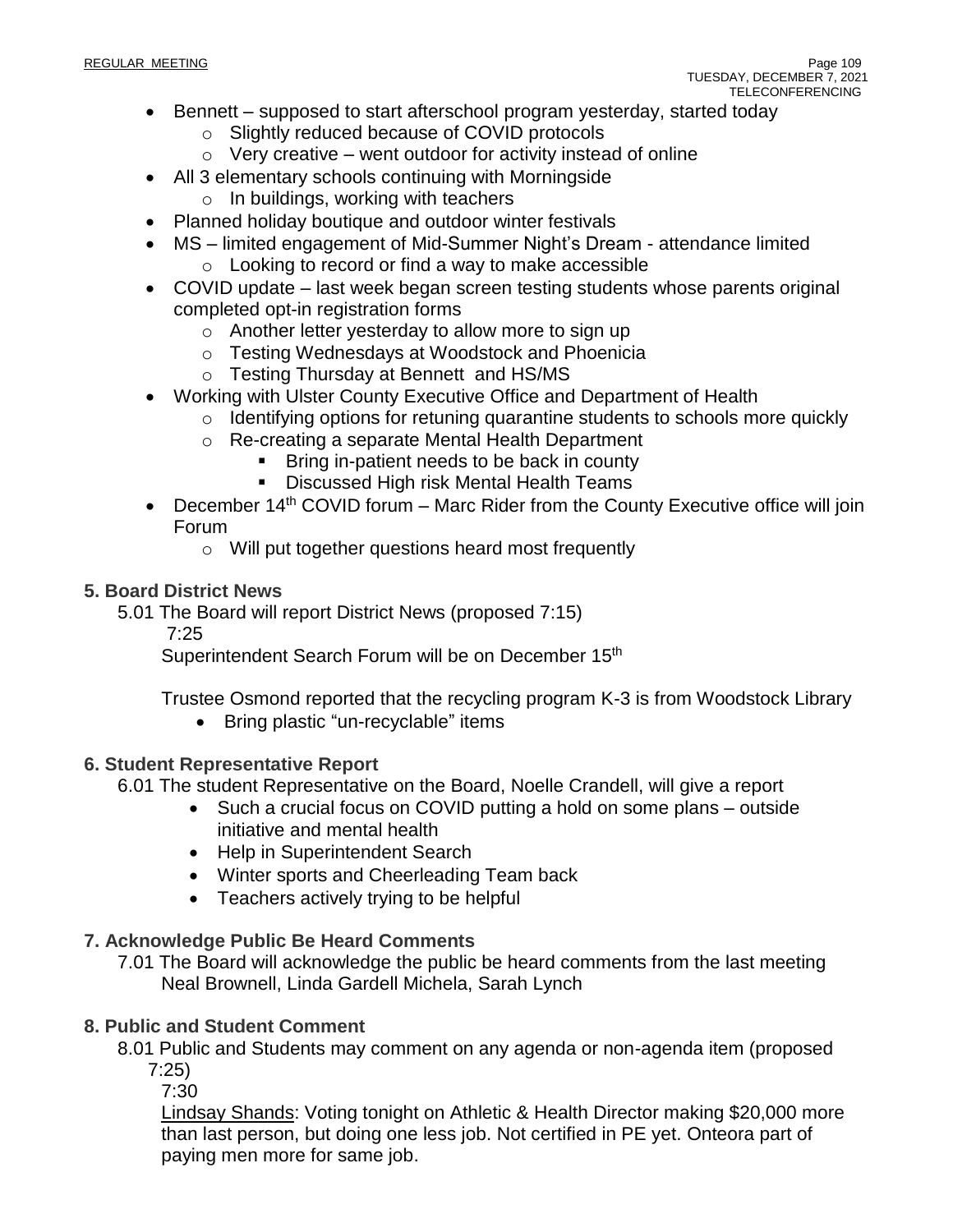# **9. Discussion and Possible Action**

9.01 Discuss Having Mental Health Days (proposed 7:35 duration 15 min)

- In Principal's Welcome 2 years ago, Bennett Principal, Gabriel Buono discussed Mental Health Days his school was having once a quarter
- Now, have started conversation with "Instructional Cabinet" in the District
	- o Have days to step back and have days that do something else besides curriculum –reflect or catch up
		- Just starting to have conversation
	- o Board of Regents have a required number of minutes
	- o Put minds together find a create way to support students and staff
	- o Be thoughtful about time, best use the time and meeting goals
- Don't frame by what we lose by giving people a mental break, but positive effects
	- $\circ$  Self-care encouraging staff and teaching students importance of selfcare
- Legal vs illegal absences; metal health day is a sick day
- o State has definition of excused and unexcused absence
- Discussing in-school mental health days, not a day at home
	- o As a boundary to burn-out
- Will update Board at Board meetings

9.02 Approve Contact Extension for the Interim Assistant Superintendent for Business, Don Gottlieb

*Recommended Action:* The Board of Education hereby approves the contract extension for Don Gottlieb Motioned: Trustee Bishop Seconded: Trustee Sherry Result: Unanimous Yea: Trustee Salem, Trustee Sherry, Trustee Osmond, Trustee Storey, Trustee DeJesus, Trustee Bishop

# 9.03 Approve Overnight Trip

*Recommended Action:* The Board of Education hereby approves the overnight trip for Maria Grinberg to attend the 2022 NYS Band Director Association High School Honor Concert Band on March 4-6, 2022 and pay all necessary fees. Motioned: Trustee Sherry Seconded: Trustee Bishop Result: Unanimous

Yea: Trustee Salem, Trustee Sherry, Trustee Osmond, Trustee Storey, Trustee DeJesus, Trustee Bishop

Motion to enter into executive Session to discuss the employment of a particular individual Motioned: Trustee Osmond Seconded: Trustee Salem Result: Unanimous Yea: Trustee Salem, Trustee Sherry, Trustee Osmond, Trustee Storey, Trustee DeJesus, Trustee Bishop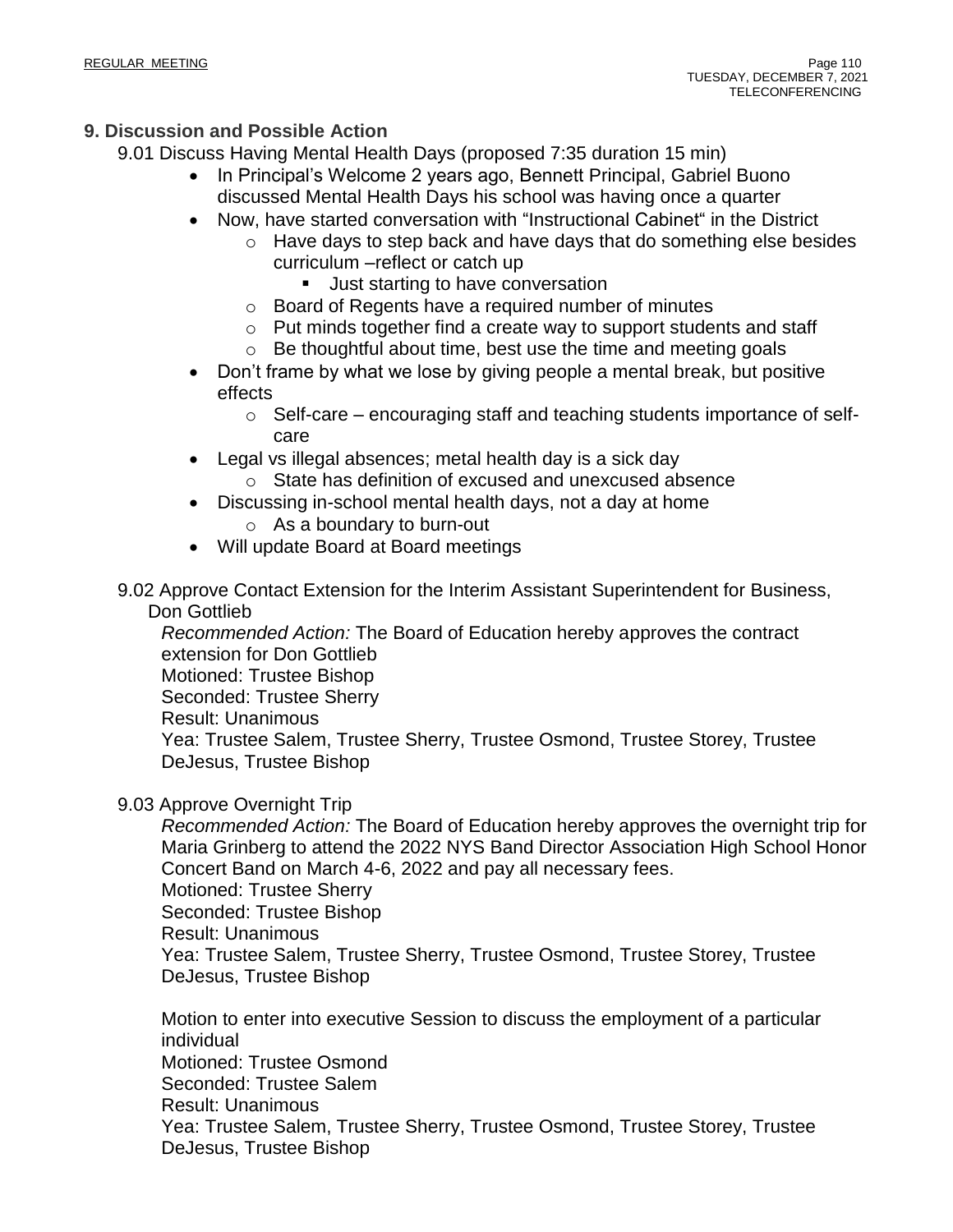Not Present:

Motion to exit executive session and return to Public Session Motioned: Trustee Bishop Seconded: Trustee Sherry Result: Unanimous Yea: Yea: Trustee Salem, Trustee Sherry, Trustee Osmond, Trustee Storey, Trustee DeJesus, Trustee Bishop

Heard information during Public Be Heard that was not accurate– Superintendent gave Board detailed and accurate information

Not allowed to discuss individual personnel or student matters

#### **10. Consent Agenda**

10.01 Approve Consent Agenda (proposed 7:50)

*Recommended Action:* The Board hereby approves item numbers 10.02-10.07 Motioned: Trustee Bishop

Seconded: Trustee Sherry

- Welcome Mr. Naccarato to Onteora family
- Linda Sella has been a principal in the District since 2001 will be retiring at the end of this year – has students and families foremost in her heart and has served on many district committees

Result: Unanimous

Yea: Trustee Salem, Trustee Sherry, Trustee Osmond, Trustee Storey, Trustee DeJesus, Trustee Bishop

#### 10.02 Personnel Agenda

| Salary Advancements December 7, 2021 BOE Meeting, retroactive to September 1, 2021 |          |        |         |  |                                                       |  |         |                               |              |
|------------------------------------------------------------------------------------|----------|--------|---------|--|-------------------------------------------------------|--|---------|-------------------------------|--------------|
|                                                                                    |          |        | Current |  |                                                       |  |         | Added Add'l After Advancement |              |
| Name                                                                               | Position | School |         |  | Step Credits Salary Credits Money Step Credits Salary |  |         |                               |              |
| Courtney Blake Social Worker Woodstock 7 18                                        |          |        |         |  | \$80.842 6                                            |  | \$870 7 | 24                            | \$ 81.712.00 |

Be it hereby resolved that the Board appoints:

Naccarato, Ryan certified School Building Leader, School District Leader, to a 4-year probationary period in the tenure area of Director of PE, Health and Athletics at a salary of \$120,000.00 commencing on 01/07/2022 and ending on 01/06/2026. \*pending confirmation of certification in Physical Education\* Be it further resolved that, to the extent applicable under Education Law Section 3012-d and the accompanying Commissioner's Regulations, in order to be considered for tenure, the above administrator must have received an APPR rating of effective or highly effective in three of the four probationary years and must not receive an ineffective in the fourth year.

Be it hereby resolved that the Board appoints the following people, certified as Teaching Assistants, to a 4-year probationary period in the tenure area of Teaching Assistant at a salary of Step 2 (replacing Resignations) commencing on 12/08/2021 and ending on 12/07/2025 McGowan, Shaylin Pearlman, Stephanie

#### **SUBSTITUTE**

| NAME                                | <b>POSITION</b>                  | <b>AMOUNT</b> |  |  |  |
|-------------------------------------|----------------------------------|---------------|--|--|--|
| DeRuvo, Lisa*                       | Teacher (uncertified)            | \$90.00/day   |  |  |  |
| DeRuvo, Lisa*                       | Teaching Assistant (uncertified) | \$81.25/day   |  |  |  |
| DeRuvo, Lisa*                       | <b>School Monitor</b>            | \$81.25/day   |  |  |  |
| *pending pre-employment processing* |                                  |               |  |  |  |

**EXTRA DUTY STIPENDS**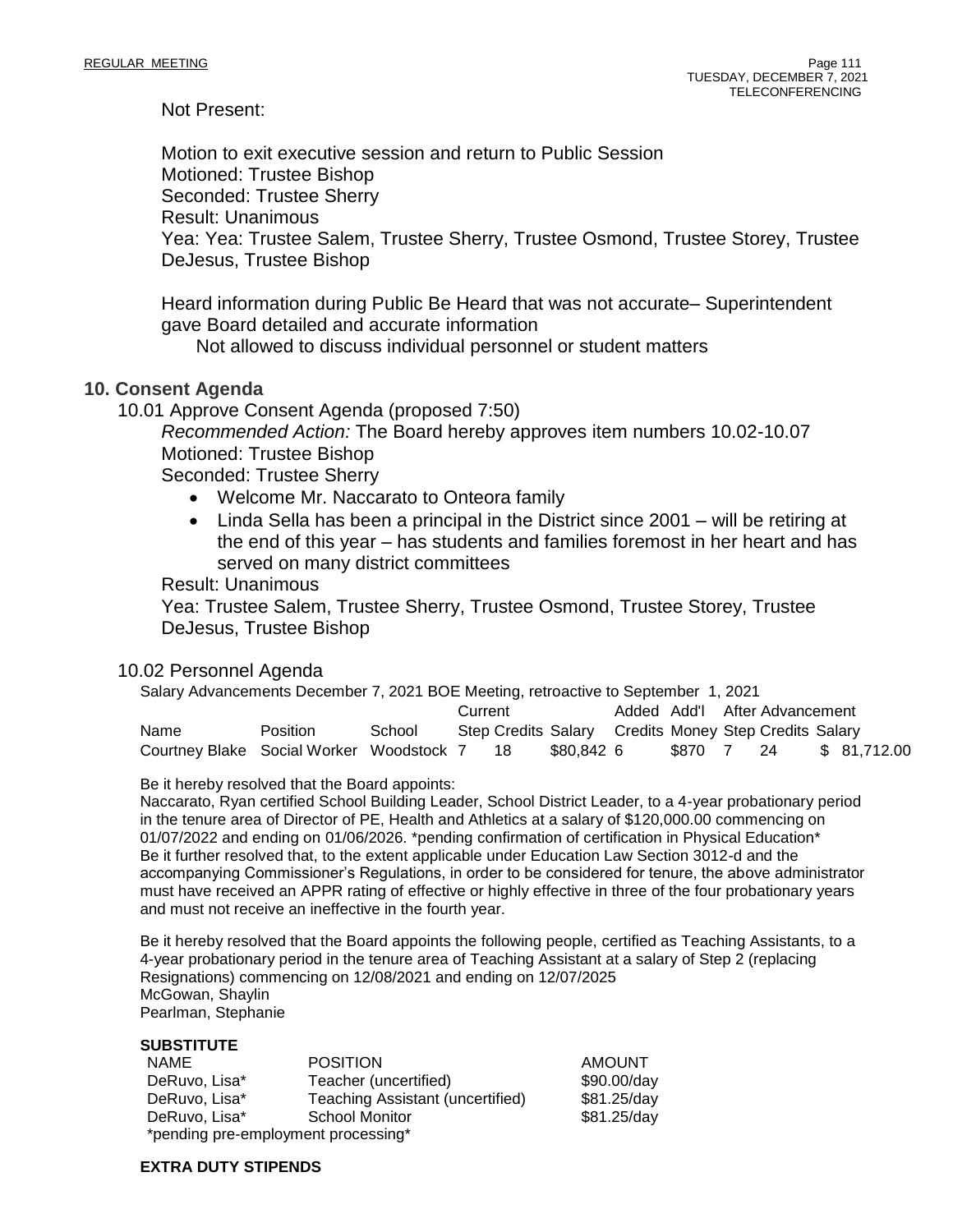| <b>NAME</b><br>Constant, Geordarna                                                               | <b>POSITION</b><br>Musical-Director                                                                                                                 |                            | <b>Effective Date</b><br>12/13/21 - 04/30/22                              | <b>AMOUNT</b><br>\$4,084.00        |
|--------------------------------------------------------------------------------------------------|-----------------------------------------------------------------------------------------------------------------------------------------------------|----------------------------|---------------------------------------------------------------------------|------------------------------------|
| <b>PROBATIONARY APPOINTMENT</b><br><b>NAME</b><br>Hill, Courtney*                                | APPOINTMENT: NON-INSTRUCTIONAL<br>POSITION/SCHOOL<br>School Monitor/MS/HS<br>Verdon, Johnathan Bus Attendant<br>*pending pre-employment processing* |                            | EFFECTIVE DATE<br>12/13/21 - 06/12/22<br>12/08/21 - 06/07/22              | <b>REMARKS</b><br>Step 2<br>Step 4 |
| EMPLOYEE EFFECTIVE DATE<br>NUMBER *anticipated dates*<br>2760<br>*pending medical documentation* | <b>LEAVE OF ABSENCES: INSTRUCTIONAL</b><br>$11/12/21 - 01/28/22$                                                                                    | <b>REASON</b><br>FMLA-paid |                                                                           |                                    |
| <b>RESIGNATIONS: INSTRUCTIONAL</b><br><b>NAME</b><br>Sella, Linda                                | POSITION/SCHOOL<br><b>Principal/Bennett</b>                                                                                                         |                            | EFFECTIVE DATE<br>07/01/2022                                              | <b>REMARKS</b><br>Retirement       |
| <b>NAME</b>                                                                                      | <b>RESIGNATIONS: NON- INSTRUCTIONAL</b><br>POSITION/SCHOOL<br>Brower, Lindsay Claims Auditor/District                                               |                            | EFFECTIVE DATE<br>12/13/21                                                | <b>REMARKS</b><br>Personal         |
|                                                                                                  |                                                                                                                                                     |                            | 0.03 Schedule U-The Committee on Special Education (CSE) and Committee on |                                    |

10.03 Schedule U-The Committee on Special Education (CSE) and Committee on Pre-School Special Education (CPSE) Recommendations

*Recommended Action:* The Board hereby approves the Instruction - Schedule U-The Committee on Special Education (CSE) and Committee on Pre-School Special Education (CPSE) Recommendations, Schedule U, #12/21, Confidential, as reviewed by Trustee Salem

# 10.04 Approve Budget Transfers

*Recommended Action:* The Superintendent recommends the transfer of funds as below:

| טעטוש.                    |                            |                                       |                                   |                                                                                                                         |
|---------------------------|----------------------------|---------------------------------------|-----------------------------------|-------------------------------------------------------------------------------------------------------------------------|
| <b>Transfer</b><br>Amount | <b>From Budget</b><br>Code | <b>Description</b>                    | <b>To Budget Code Description</b> |                                                                                                                         |
|                           | \$120,500.00 A9060.800-10  | Employee Health<br>Insurance          | A9060.825-10                      | the transfer of funds from Employee<br>Health Insurance to create a new budget<br>for Employee Health Insurance Buyout. |
|                           | \$104,450.93 A1621.160-00  | Salaries-Non<br>Instructional         | A1620.160-00                      | Salaries-Non Instructional                                                                                              |
| \$62,540.45               | A2020.150-03               | Salaries-<br><b>I</b> nstructional BN | A2020.150-04                      | Salaries-Instructional PH                                                                                               |
| \$61,136.70               | A2110.120-07               | Salaries K-6                          | A2110.121-07                      | Salaries-Teaching Asst WD                                                                                               |
| \$32,894.74               | A2110.135-01               | Salaries-Stipends<br>НS               | A2110.160-02                      | Salaries-Non Instructional MS                                                                                           |
| \$85,985.00               | A2250.150-02               | Salaries-<br><b>Instructional MS</b>  | A2250.150-03                      | Salaries-Instructional BN                                                                                               |
| \$40,830.00               | A2250.151-07               | Salaries-TA WD                        | A2250.157-04                      | Salaries-TA Buyout                                                                                                      |
| \$58,920.00               | A2270.150-03 PPS           | Salaries-<br>Instructional BN         | A2270.150-07<br>PPS               | Salaries-Instructional WD                                                                                               |
| \$26,106.00               | A2270.150-02 PPS Salaries- | Instructional MS                      | A2280.150-01                      | Salaries-Instructional HS                                                                                               |
| \$43,245.66               | A2810.150-01 HS            | Salaries-Non<br>Instructional         | A2810.150-02                      | Salaries-Instructional MS                                                                                               |
| \$56,007.00               | A1621.160-00               | Salaries-Non<br>Instructional         | A2825.150-02                      | Salaries-Professional MS                                                                                                |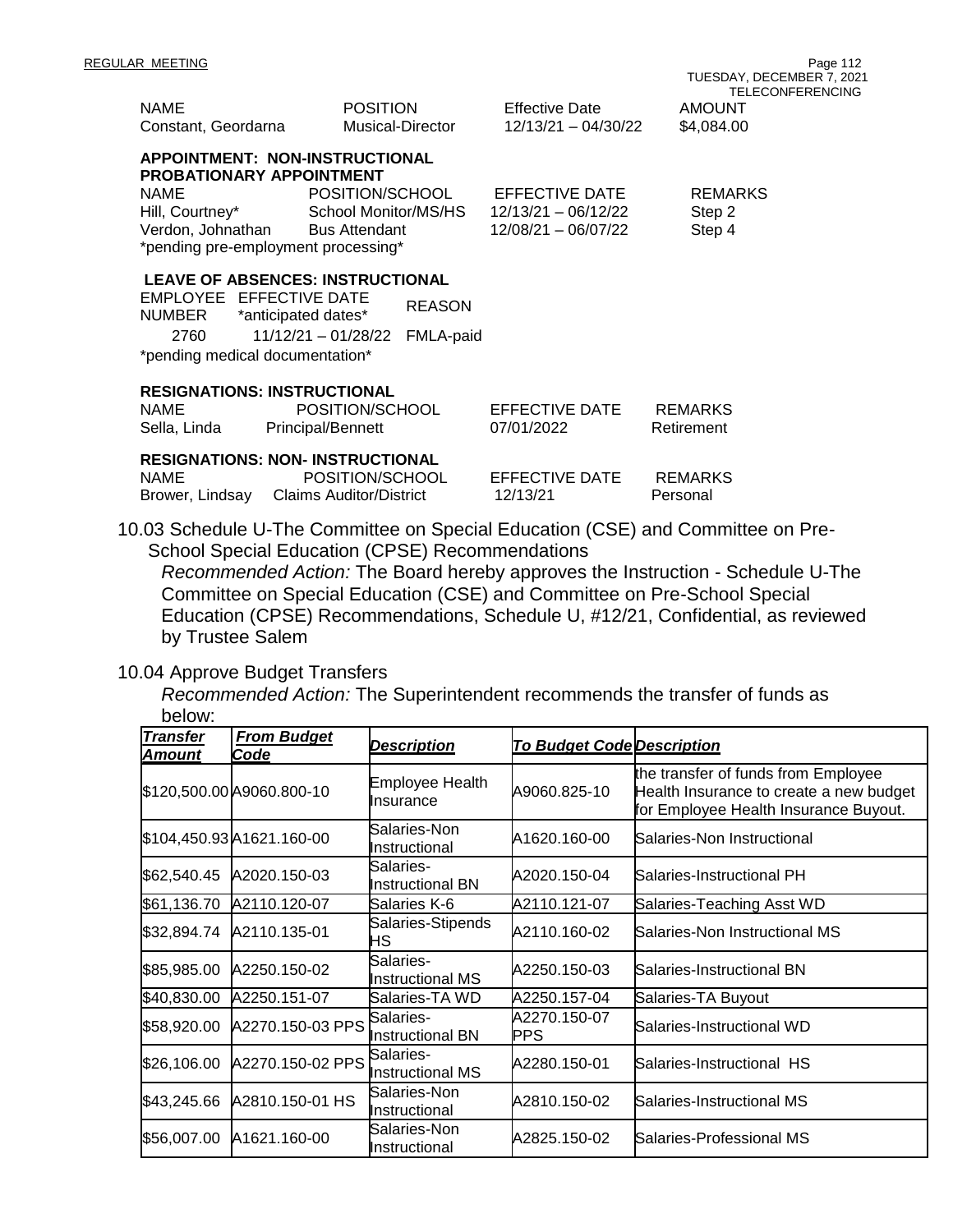|             | \$22,431.00 A1621.160-00 | Salaries-Non<br>Instructional | A2820.150-02 | Salaries Instructional MS          |
|-------------|--------------------------|-------------------------------|--------------|------------------------------------|
|             | \$26,991.00 A1621.160-00 | Salaries-Non<br>Instructional | A2820.150-03 | Salaries Instructional BN          |
| \$48,370.51 | A2855.150-01             | Salaries-Non<br>Instructional | A2855.160-01 | Salaries-Non Instructional         |
| \$36,523.84 | A5510.160-00             | Salaries-Non<br>Instructional | A5510.163-00 | <b>Salaries-Supervisors Office</b> |

# 10.05 Approve Reimbursement for Parents

*Recommended Action:* BE IT HEREBY RESOLVED on recommendation by the Superintendent of Schools that the Board of Education of the Onteora Central School District approve the Reimbursement Agreement between the Onteora Central School District and the Parents of Student # 27676 effective November 29, 2021 to June 24, 2022 at a rate of \$120.00/hr, 8 hrs/day x 2 days/wk and authorizes the Superintendent to sign such an agreement.

BE IT HEREBY RESOLVED on recommendation by the Superintendent of Schools that the Board of Education of the Onteora Central School District approve the Reimbursement Agreement between the Onteora Central School District and the Parents of Student # 27676 effective November 29, 2021 to June 24, 2022 at a rate of \$80.00/hr, 8 hrs/day x 3 days/wk and authorizes the Superintendent to sign such an agreement.

# 10.06 Approve Change Orders

*Recommended Action:* BE IT HEREBY RESOLVED on recommendation by the Superintendent of Schools that the Board of Education of the Onteora Central School District approve the Change Orders increasing the contracts listed below and authorizes the Superintendent to sign such change orders.

BE IT HEREBY RESOLVED on recommendation by the Superintendent of Schools that the Board of Education of the Onteora Central School District approve the Change Orders increasing the contracts listed below and authorizes the

| Change Order Number | Amount      | Vendor                                       | Project                                 |
|---------------------|-------------|----------------------------------------------|-----------------------------------------|
| <b>EC-002</b>       | \$6,100.00  | Comalli Group, Inc.                          | ADA<br>2019 Capital Improvement Project |
| <b>EC-003</b>       | \$2,800.00  | Comalli Group, Inc                           | ADA<br>2019 Capital Improvement Project |
| MC-001              | \$4,208.00  | C.B Strain, A Division of<br>Dynamic Systems | ADA<br>2019 Capital Improvement Project |
| MC-002              | \$22,887.00 | C.B Strain, A Division of<br>Dynamic Systems | ADA<br>2019 Capital Improvement Project |
| MC-003              | \$2,892.00  | C.B Strain, A Division of<br>Dynamic Systems | ADA<br>2019 Capital Improvement Project |
| GC-001              | \$24,472.00 | Transitional Builders, Inc.                  | ADA<br>2019 Capital Improvement Project |
| GC-002              | \$8,711.00  | Transitional Builders, Inc.                  | ADA<br>2019 Capital Improvement Project |
| GC-003              | \$12,988.00 | <b>Transitional Builders, Inc.</b>           | ADA<br>2019 Capital Improvement Project |
| PC-001              | \$3,827.00  | Tri-Valley Plumbing &<br>Heating, Inc.       | ADA<br>2019 Capital Improvement Project |
| PC-002              | \$5,726.00  | Tri-Valley Plumbing &<br>Heating, Inc.       | ADA<br>2019 Capital Improvement Project |

Superintendent to sign such change orders.